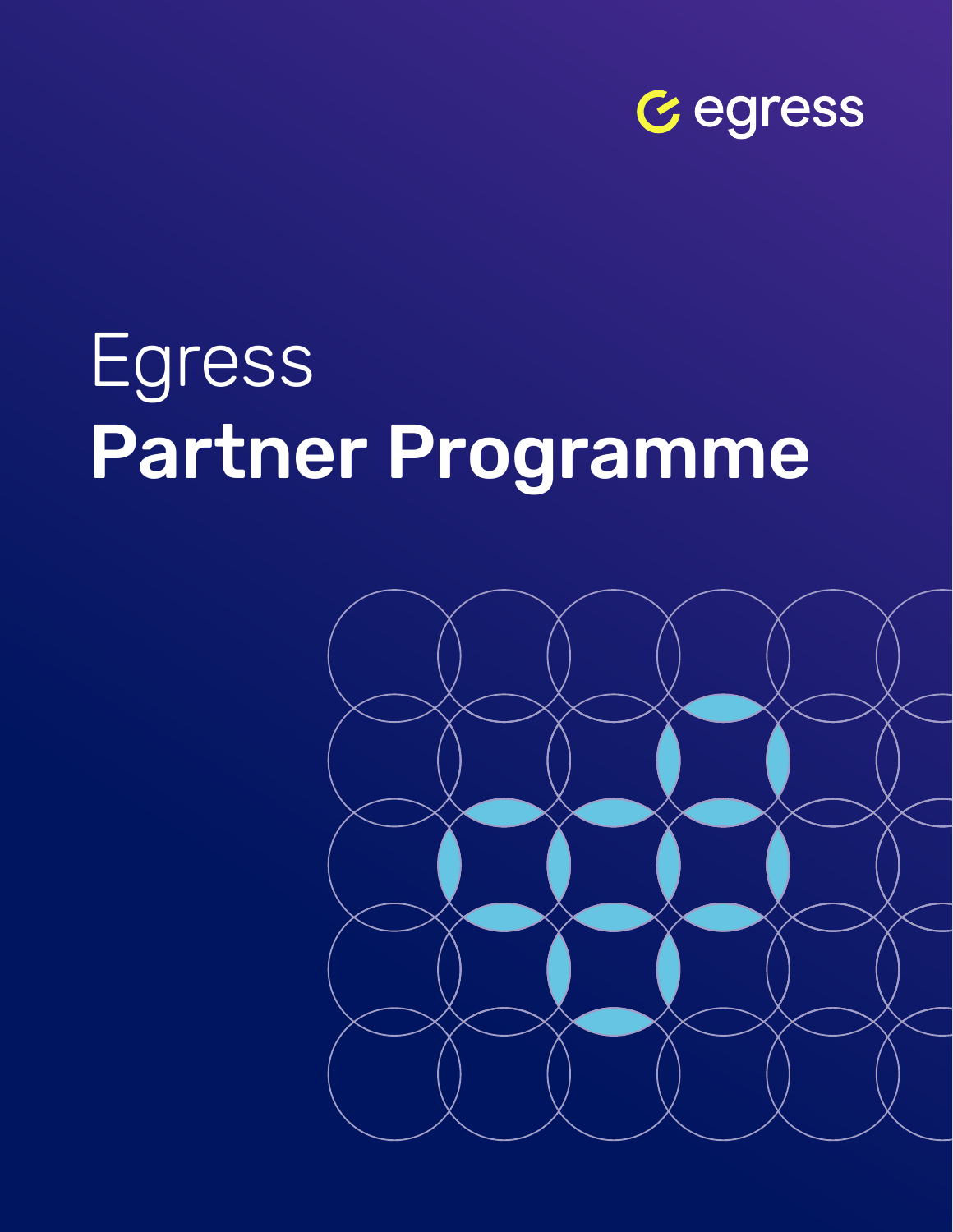Egress' Partner Programme gives its partners the flexibility to fulfil the roles most appropriate to them, their activities, businesses and engagement profile. Members have access to materials and resources to help them to develop and grow within the programme.

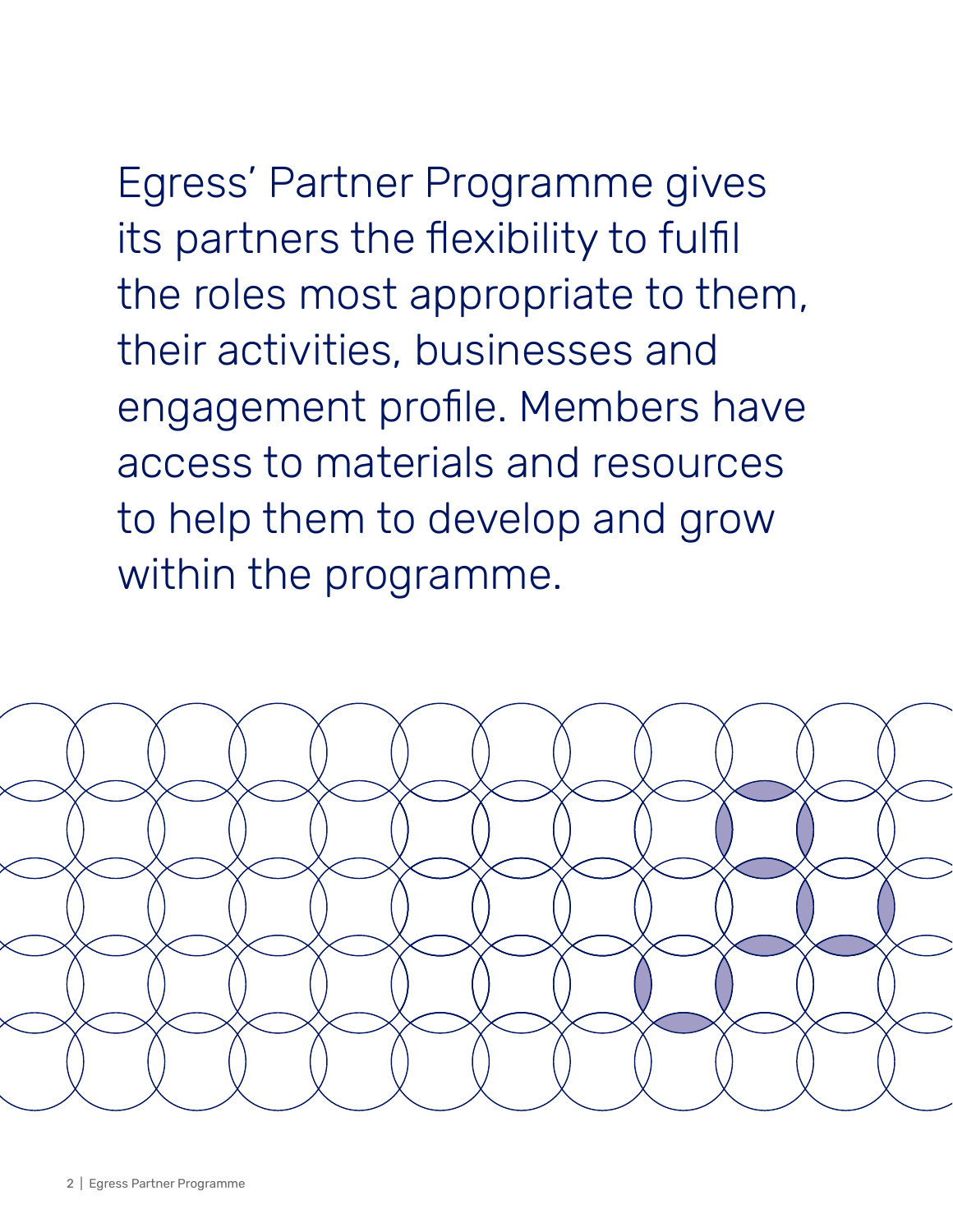# Partner roles

### **Value-add Resellers (VARs)**

These partners actively market and promote our software and services and work alongside us to close sales cycles with sales prospects. All subscriptions are governed by our standard subscription terms in force at the time and available at [www.egress.com/legal](http://www.egress.com/legal). Partners must ensure that these are brought to the attention of sales prospects' during the sales cycle.

#### **Managed Service Providers (MSPs)**

These partners are specialist outsourced service providers to their customers. Their service provision will vary depending on cyber security specialism, but an MSP partner will require the ability to manage customer deployments of Egress, ongoing management of users, as 1st and 2nd line customer support. The Egress MSP Programme supports this through defined technical and sales onboarding frameworks, training, support escalation processes and monthly or annualised billing.

### **Referral Partners**

These partners deliver value to us through the introduction of sales prospects with an identified need for our software and services. They do not want an active role within the sales, onboarding and customer management cycles. We manage the end-to-end process, and the Partner is entitled to a commission.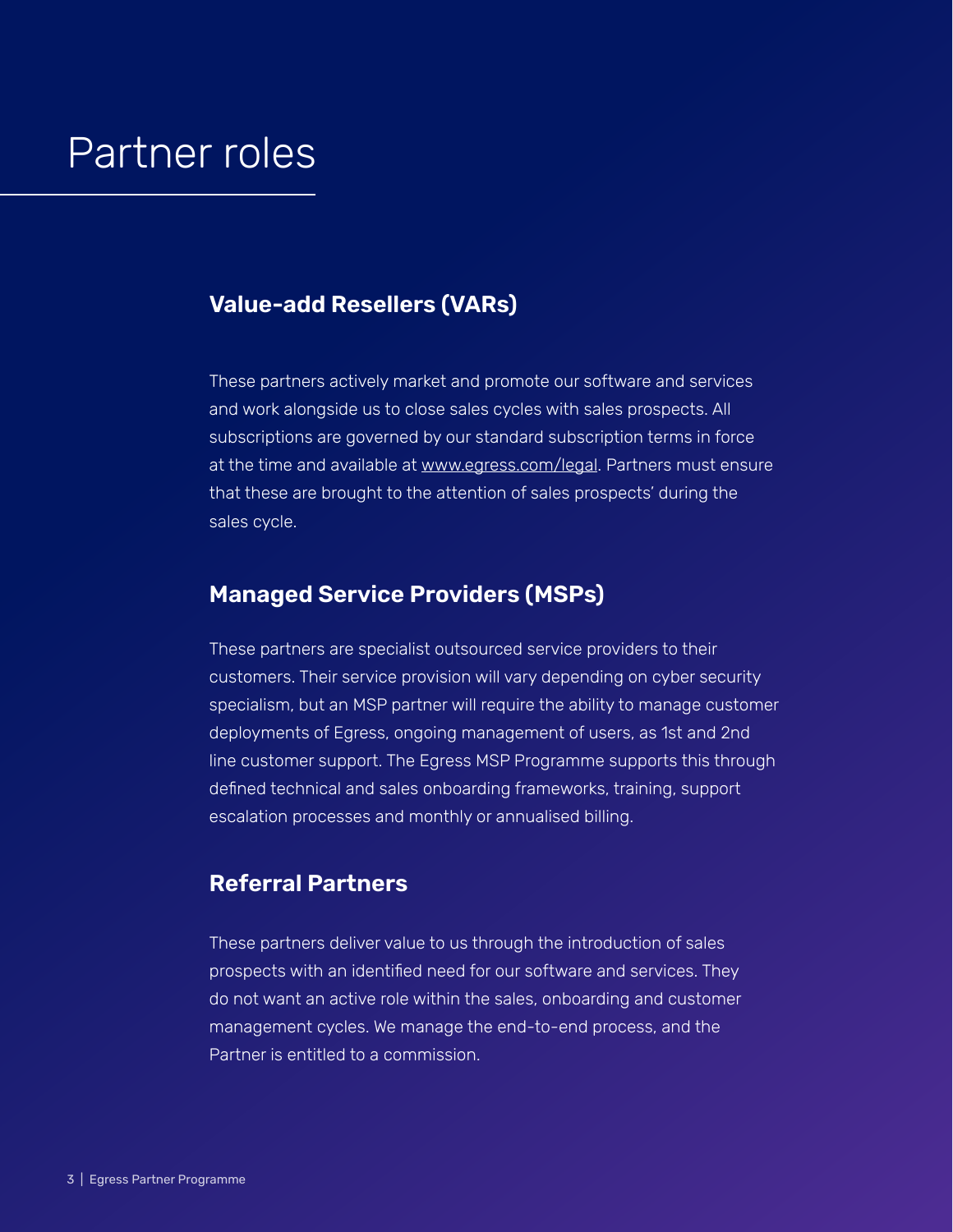### **VAR Levels**



#### Platinum Partners

These partners are our key strategic partners. They will have proven themselves as a Gold Partner over a period of time by consistently achieving or exceeding the revenue targets agreed with us. They are true experts in our software and services and have highly skilled expertise across their business. Platinum Partners have full access to all the benefits of the programme.



#### Gold Partners

The entry level for active Partners in the Partner Programme. These Partners will have demonstrated their willingness to invest in proactive promotion of Egress. They are knowledgeable in our software and services and have skilled sales teams. They can access and benefit from the Egress Partner Portal and are on performance related plans designed to promote them to Platinum status.



#### Silver Partners

Silver Partners are incentivised to bring net new deals to us. They are not working to performance plans, and will bring deals on an irregular basis, but will be expected to support the sales cycle on the deals that they bring. They can access and benefit from the Egress Partner Portal.

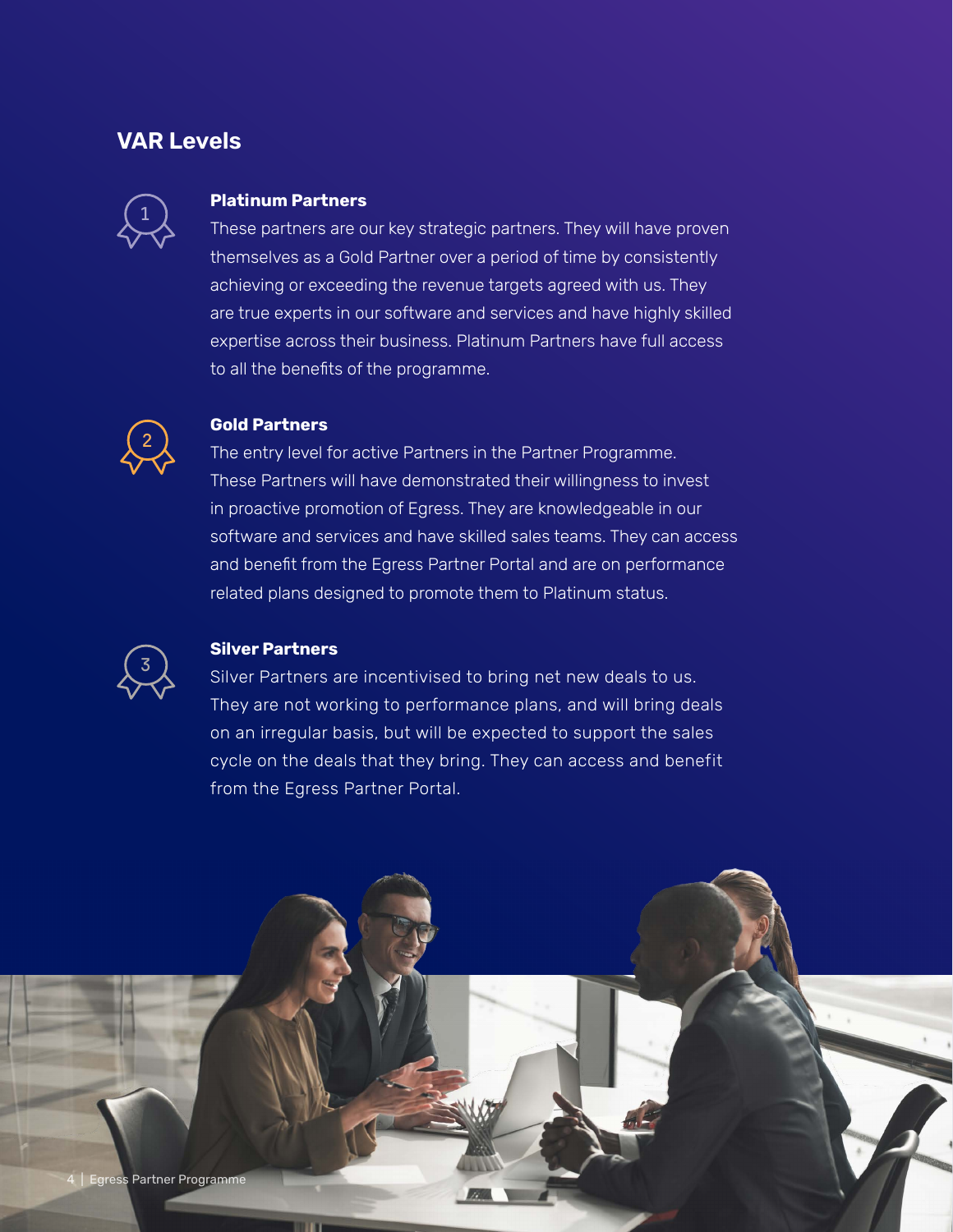

### **What does the programme offer to partners?**

| <b>Benefit</b>                              | Description                                                                                           | <b>MSP</b> | <b>Referral</b>            | Silver | <b>Gold</b> | <b>Platinum</b> |
|---------------------------------------------|-------------------------------------------------------------------------------------------------------|------------|----------------------------|--------|-------------|-----------------|
| Renewal<br>incumbency                       | Partners protection on renewals                                                                       |            | $\bm{\mathcal{C}}$         |        |             |                 |
| <b>Deal registration</b>                    | Register deals and opportunities on the<br>partner portal                                             | $(\vee)$   | $\boldsymbol{\mathcal{U}}$ |        |             |                 |
| <b>Qualify for</b><br>incentives            | Quarterly incentives offered by us                                                                    |            |                            |        |             |                 |
| Access to the<br>partner portal             | Ability to track deals and opportunities                                                              |            |                            |        |             |                 |
| <b>Egress partner</b>                       | The right to refer to itself as an Egress<br>partner and use certain branding                         |            |                            |        |             |                 |
| <b>Account mapping</b><br>with Egress sales | Access to our sales teams to assist with<br>account mapping and strategy                              |            |                            |        |             |                 |
| <b>Sales and technical</b><br>training      | Training provided by our staff to partner<br>teams                                                    |            |                            |        |             |                 |
| <b>Technical support</b>                    | Support provided by us to assist Partners<br>in their activity                                        |            |                            |        |             |                 |
| <b>Promotion on our</b><br>website          | Added to our list of Partners                                                                         |            |                            |        |             |                 |
| Not for resale<br>subscriptions             | NFR SaaS licences to use our software<br>and services internally within the<br>partner's own business |            |                            |        |             |                 |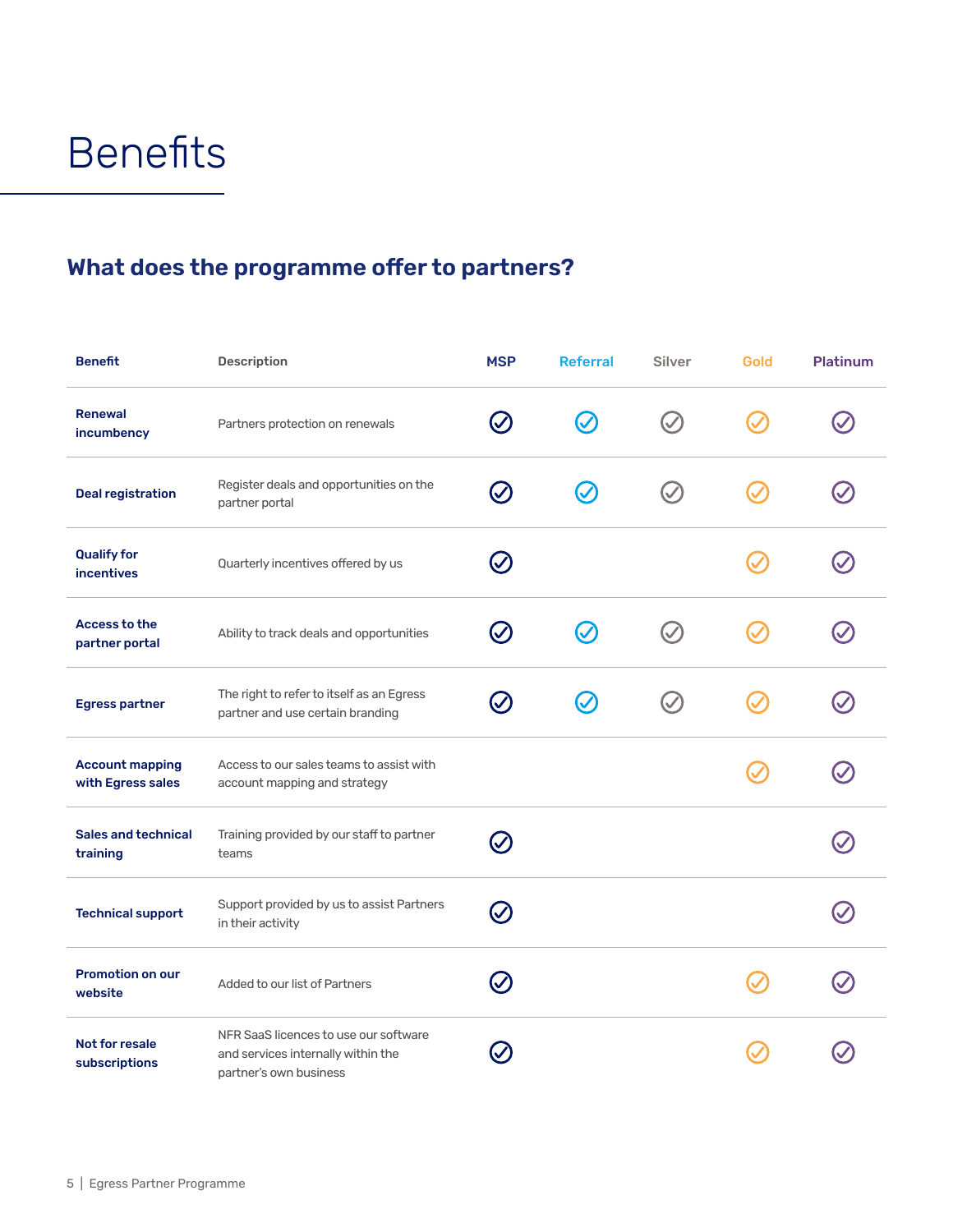#### How can Partners refer to themselves?

We allow our Partners to refer to themselves as an "Egress partner", or an "authorised reseller" of our software and services. Use of our branding is subject to additional terms, more details of which are set out below and in our programme terms and policies.

#### What are NFR subscriptions and what terms apply to them?

We recognise that it can be really helpful to have hands on experience of a SaaS service before trying to sell it. That's why we provide our Partners with the opportunity to enable their employees to access and use our software and services within their own business. These subscriptions are provided subject to our standard subscription terms in force at the time and on the understanding that they are 'not for resale' (NFR) by the partner.

#### What is required of MSPs?

As part of the MSP Programme, partners are required to complete technical and 1st and 2nd line support training. As part of the onboarding process, we align technical engineering support to a new MSP to ensure a streamlined process. MSPs will be required to manage customer deployments, ongoing management and 1st and 2nd line support, with escalation of 3rd line to Egress.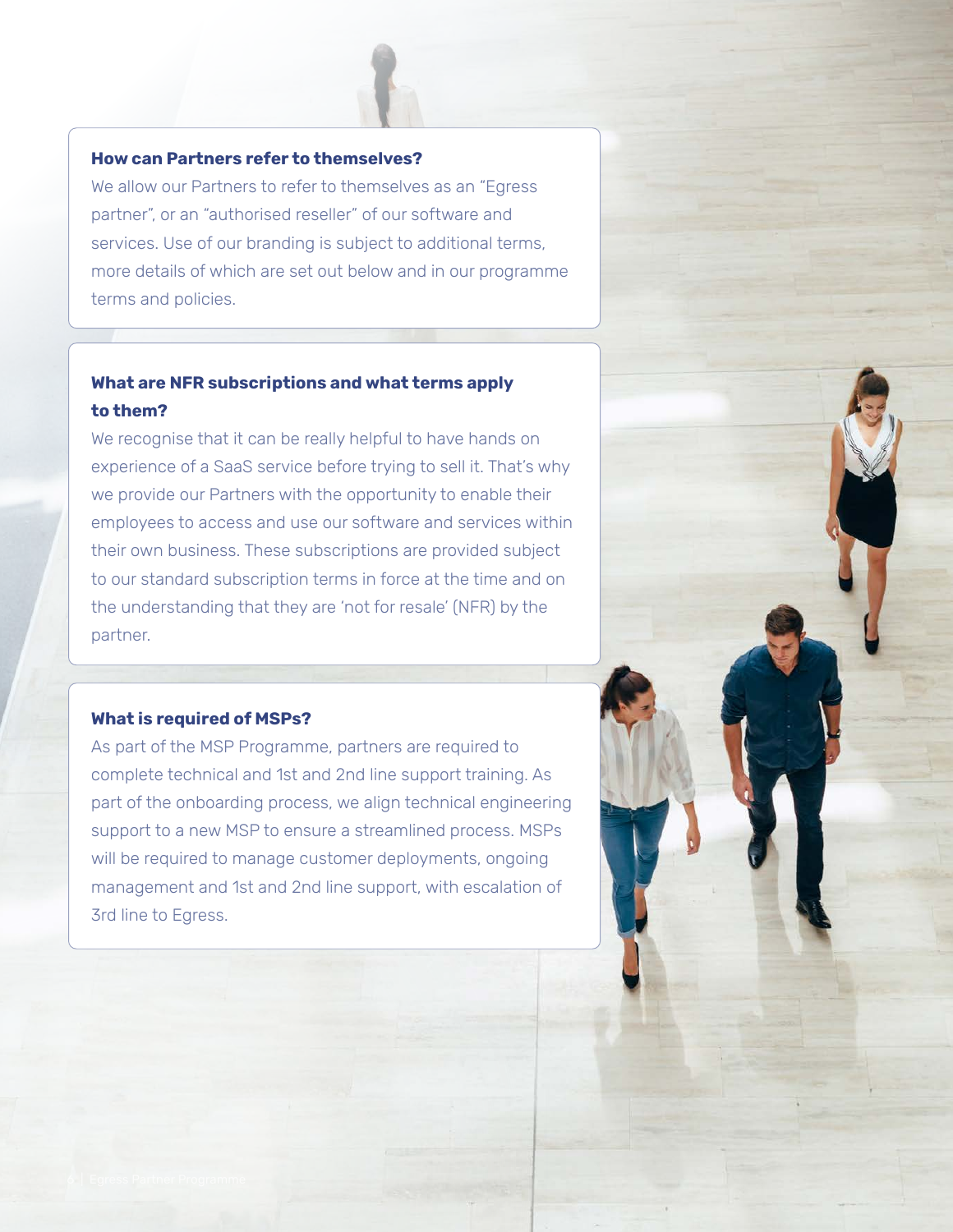### **The margins available to Partners\***

| Type of opportunity       | <b>MSP</b> | Referral   | <b>Silver</b> | Gold | Platinum |
|---------------------------|------------|------------|---------------|------|----------|
| <b>Partner generated</b>  | 50%        | $15 - 25%$ | $15%$ *       | 25%  | 30-35%   |
| <b>Partner fulfilment</b> | N/A        | 5%         | 5%            | 5%   | 5%       |

\*Margins listed may vary depending on Partner performance and specific opportunity

#### Things to note

- » The margin applies to the list price subscription fees only. Commission is not available on other fees and charges
- » All amounts due to us must be paid in full without any set-off, counterclaim, deduction or withholding (unless required by applicable law)
- » Partners are responsible for the collection and payment of all taxes, charges, levies and other fees imposed on a sale
- » Partners are fully responsible for the expenses and costs they incur in their participation in the Programme (including marketing, promotion and sale of the services)
- » Partner generated margin may be subject to a sliding scale from the year one renewal depending on whether a cross sell of another Egress product is included. This is applicable to Gold and Platinum Partners
- » The MSP Programme supports monthly and annualised billing depending on requirement

#### Referral Partners

Egress will manage the full sales and completion cycle for Referral Partners and will pay them commission due only once in full receipt of the subscription fees from the customer.

#### VAR and MSP Partners

- » Partners shall confirm each order to us and we will confirm the applicable subscription fees
- » Partners shall invoice the sales prospect
- » We will issue the Partner with an invoice for the subscription fees less the above margin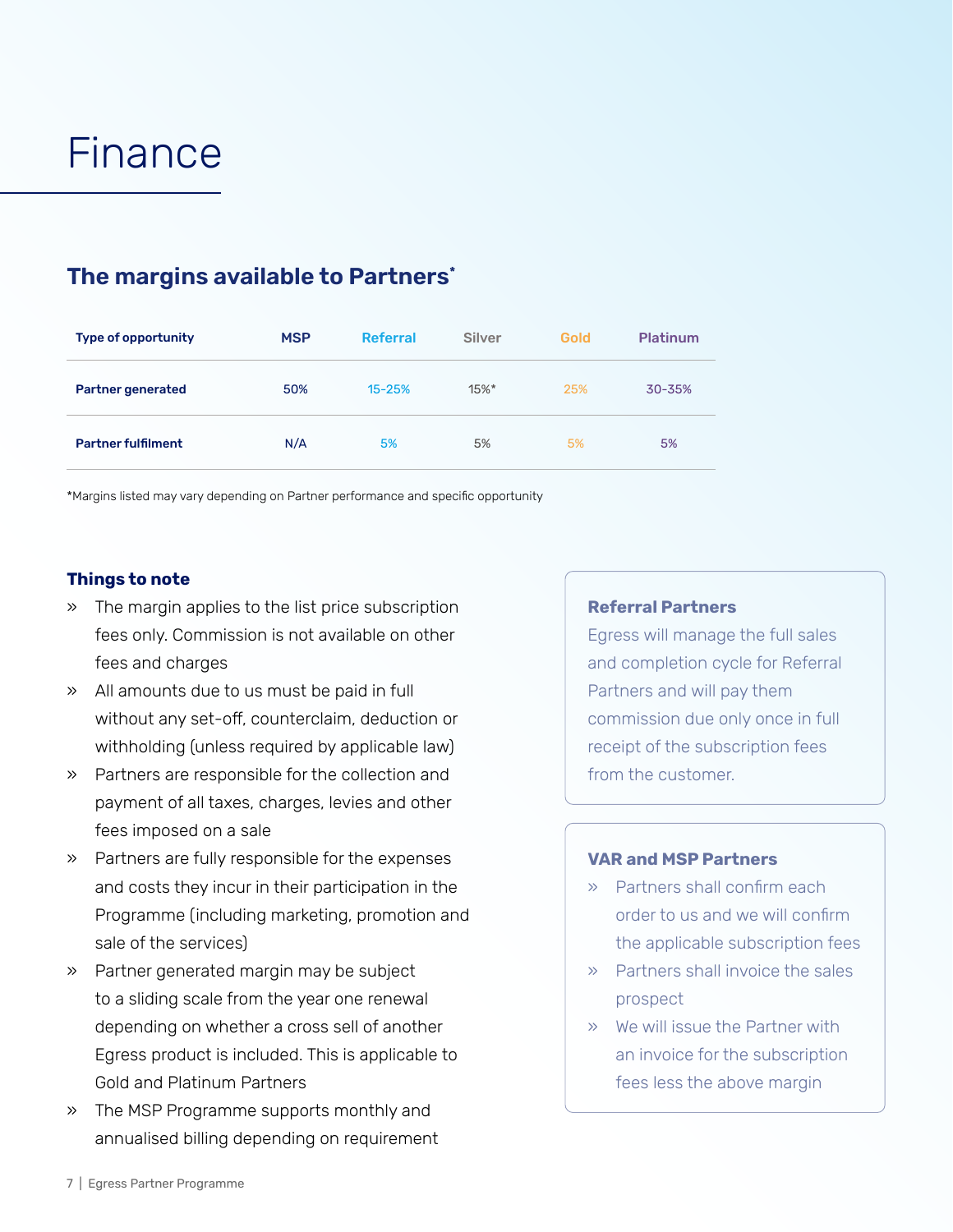# Partner Portal



### **What is it?**

An online portal currently available at [www.egress.com/partners](https://www.egress.com/partners) where Partners can register new deals (deal registrations) and track sales opportunities and closed deals.

A net new deal registration is a new sales opportunity for Egress' services with a sales prospect or existing customer.

### **How is it used?**

- » Eligible partners must deal register all sales prospects and opportunities through the partner portal
- » We will review all deal registrations and will accept or reject them within five working days of their registration
- » Deal registrations may be rejected where, for example, they are already being (or have recently been) pursued by another partner or by us
- » Quotations or order forms must not be sent out until we have confirmed the status of the opportunity
- » If a deal registration is accepted by us, the partner will have a period of 90 calendar days in which to close the deal. On expiry of that period, the opportunity can be pursued by other partners or by us

### **Can the opportunity window be extended?**

Yes. Prior to expiry of the 90-calendar day period, the partner can request that the period be extended for a further 30 calendar days. We will consider any request on its merits, but the partner must be able to present evidence showing:

- » It is, or has, conducted onsite meetings and/or demonstrations of our software and services
- » There is continued activity with a high likelihood of closing the deal within the extended period
- » The sales prospect or customer has indicated that it intends to purchase our software or services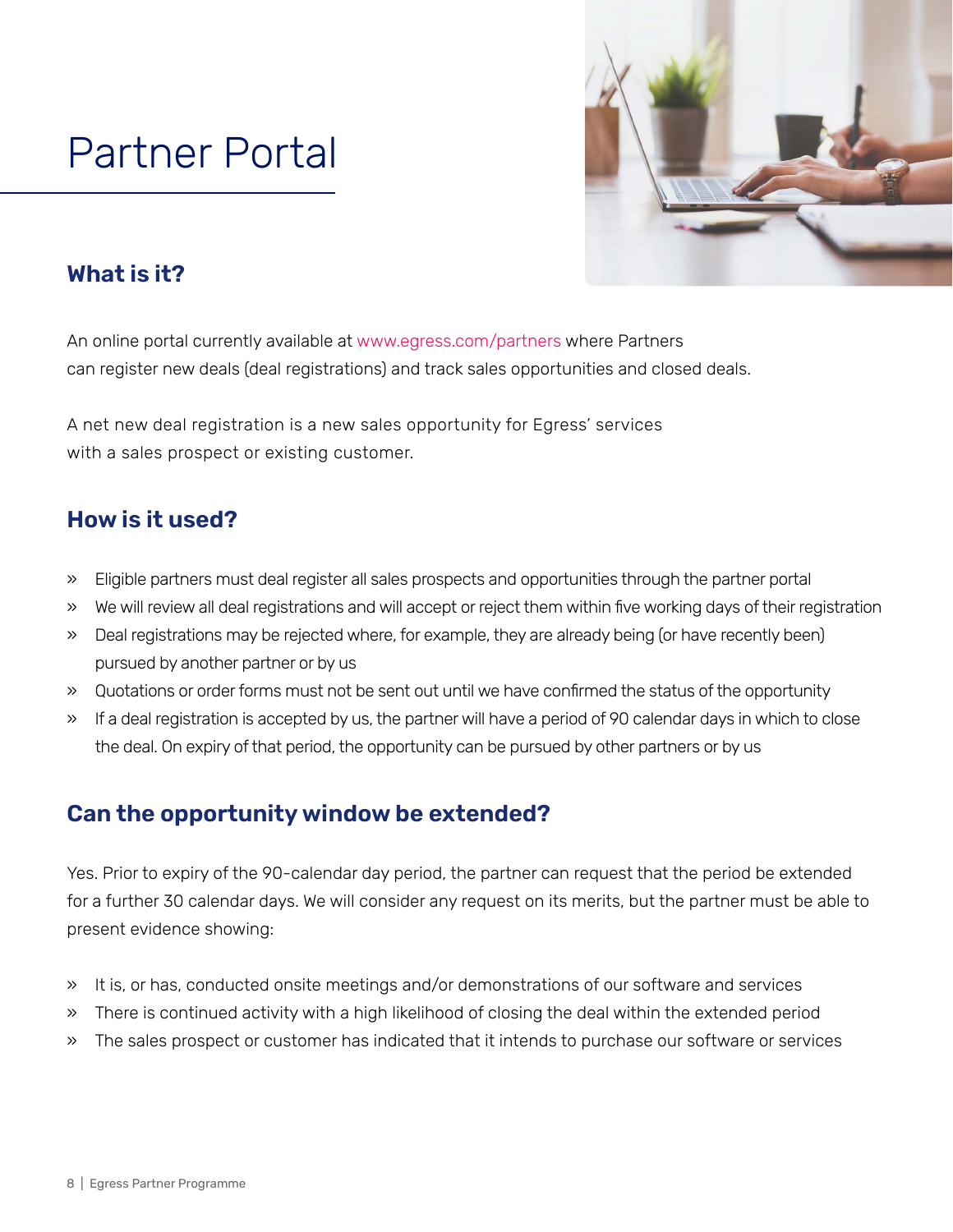# Partner requirements

The table below highlights the requirements for each level of Partner:

| <b>Requirement</b>                                | Description                                                                                         | <b>MSP</b> | <b>Referral</b> | <b>Silver</b> | Gold | <b>Platinum</b> |
|---------------------------------------------------|-----------------------------------------------------------------------------------------------------|------------|-----------------|---------------|------|-----------------|
| <b>Complete the</b><br>registration process       | All Partners are required to<br>complete this process                                               |            |                 |               |      |                 |
| <b>Achieve annual recurring</b><br>revenue target | We expect our partners to meet or<br>exceed any annual KPIs that we<br>agree with them              |            |                 |               |      |                 |
| Sales enablement and<br>technical training        | Undertake training in our software<br>and services to ensure the best<br>possible knowledge of them |            |                 |               |      |                 |
| <b>Quarterly business</b><br>review               | Undertake a OBR with us to review<br>performance activity and plan for<br>the next quarter          |            |                 |               |      |                 |

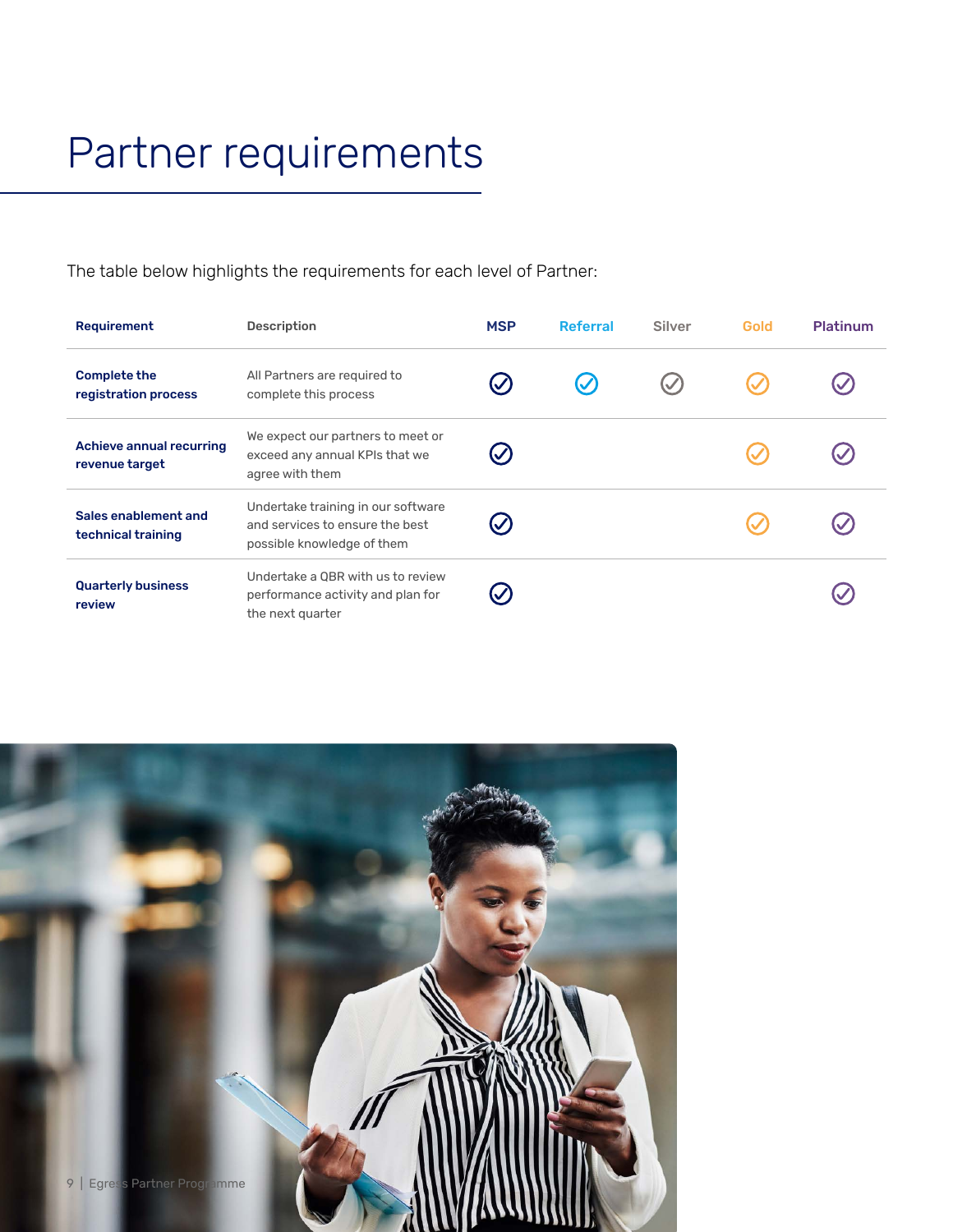## The Egress Mark

Sales partners may use the Egress Mark in accordance with the Egress Partner Programme terms and the Egress partner policies. The Egress logo can be downloaded from the Egress partner portal at egress.force.com/ partner/s/resources under the brand guidelines tab.

We may change the Egress Mark at any time and partners must regularly check back to ensure that they remain compliant with the use of our intellectual property. Sales Partners are reminded to check that their planned activity fits within the rights and permissions that we grant in relation to use of our trademarks and other intellectual property.

We may issue brand guidelines in respect of the use of the Egress Mark from time to time and Sales Partners will be responsible at their own cost for compliance with the same. Procurement Partners are not permitted to use the Egress Mark or our other intellectual property.